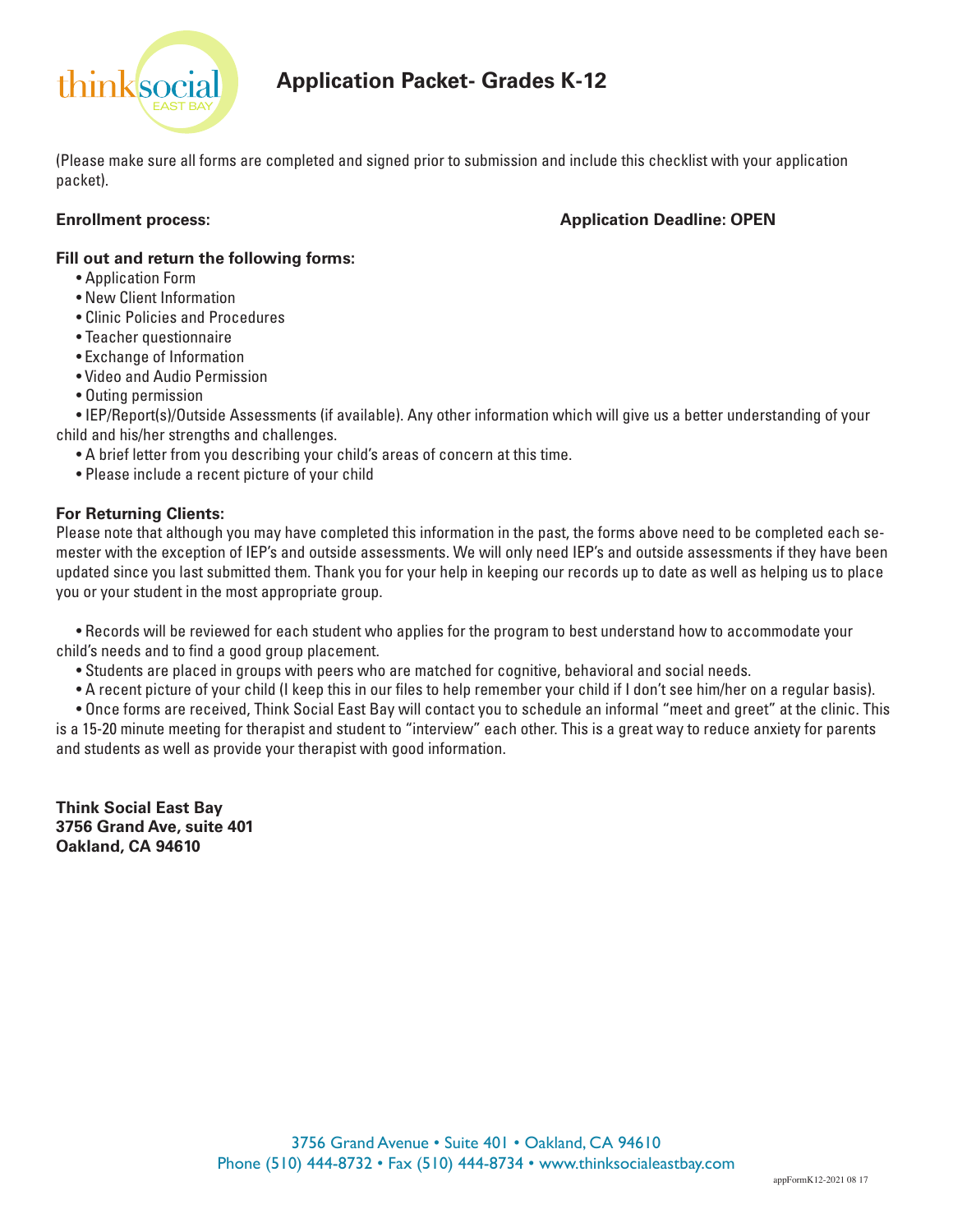

**Application Form K-12**

Please mail to: Think Social East Bay, 3756 Grand Ave, Suite 401, Oakland CA, 94605 Returning Client (please circle) Y N

#### **Information about scheduling:**

**•** After school sessions will be scheduled at 3:15, 4:30 and 5:45 Monday through Friday.

**•** If your student is available before 3:15 (e.g., homeschooled students) please write your availability on the schedule as shown in the example below.

**•** PLEASE USE THE FOLLOWING SYSTEM TO FILL IN EVERY SQUARE ON THE SCHEDULE. Write an "O" if your child can absolutely NOT attend during that time. Write "1" in each square for your preferred times and write "2" for other possible times.

**•** It is important to be as precise as possible, this part of scheduling is complicated and we rely on the information you provide

us. We will make every attempt to meet your needs. If your schedule changes and you are not available during the time you originally marked, we may not be able to find another group placement for your student after he/she has been placed in a social thinking session.

**•** If your student is not initially placed in a social thinking session he/she will be placed on the waiting list and you will contact when an opening occurs: we are, generally, able to place the majority of applicants in groups, if we receive the applications by the deadline.

|                                                  | Mon            | Tue            | Wed           | Thu           | Fri         |                   |
|--------------------------------------------------|----------------|----------------|---------------|---------------|-------------|-------------------|
| If available before 3:15<br>write time available | After<br>10:30 | After<br>1:00  | After<br>1:00 | After<br>2:00 | Any<br>time |                   |
| 3:15                                             | $\mathbf{0}$   | $\overline{2}$ | $\mathbf{1}$  |               |             | Age               |
| 4:30                                             | $\mathbf{1}$   | $\overline{2}$ | $\mathbf{1}$  |               |             |                   |
| 5:45                                             | 0              | $\mathbf{1}$   | 1             |               |             |                   |
|                                                  |                |                |               |               |             | <b>Birth Date</b> |
|                                                  |                |                |               |               |             |                   |
|                                                  |                |                |               |               | Gender      |                   |
|                                                  |                |                |               |               |             |                   |
|                                                  |                |                |               |               |             | Grade Level       |
|                                                  | Mon            | Tue            | Wed           | Thu           | Fri         |                   |
| If available before 3:15<br>write time available |                |                |               |               |             |                   |
| 3:15                                             |                |                |               |               |             |                   |
| 4:30                                             |                |                |               |               |             |                   |
| 5:45                                             |                |                |               |               |             |                   |

Example Schedule: O's indicate a time a student CANNOT COME

Please check all the therapy choices you want us to consider for your child:

- \_\_\_ Social Thinking group (3-4 students)
- Social Thinking/Behavior group (2 students only)
- Individual session during school hours

Individual session after school hours (limited to therapist availability)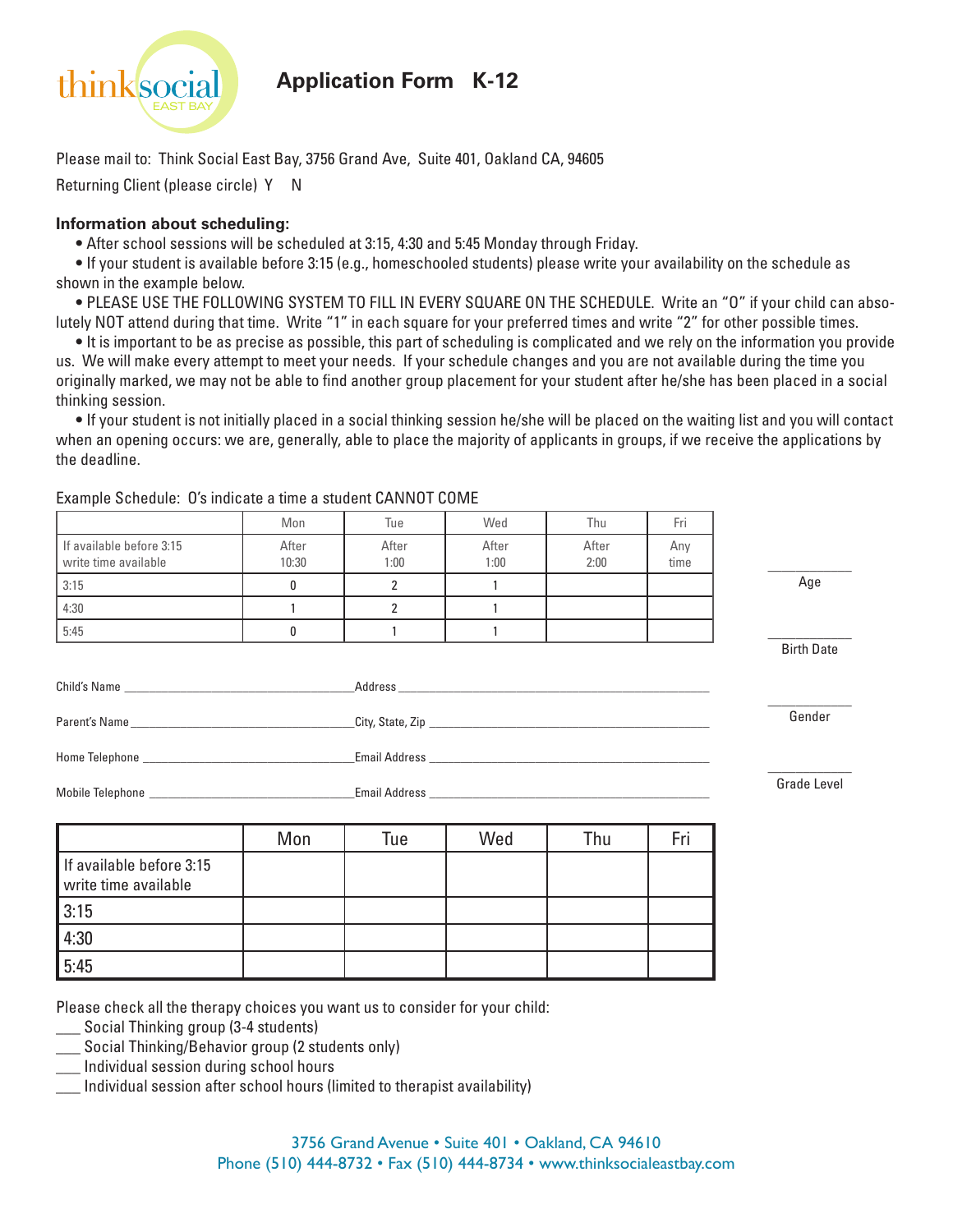

# **New Client Information**

| Current Services: OT_____Speech_____Resource_____1:1 Aide_____ SDC Class_____ Other____ |  |  |  |
|-----------------------------------------------------------------------------------------|--|--|--|
|                                                                                         |  |  |  |
| What are your current concerns about your child's performance at school?                |  |  |  |
| What are your current concerns about your child's performance at home?                  |  |  |  |
| If I were to observe your child at school during lunch or recess what would I observe?  |  |  |  |
| If I were to ask his/her classmates to describe your child what would they say?         |  |  |  |

Describe your child's strengths: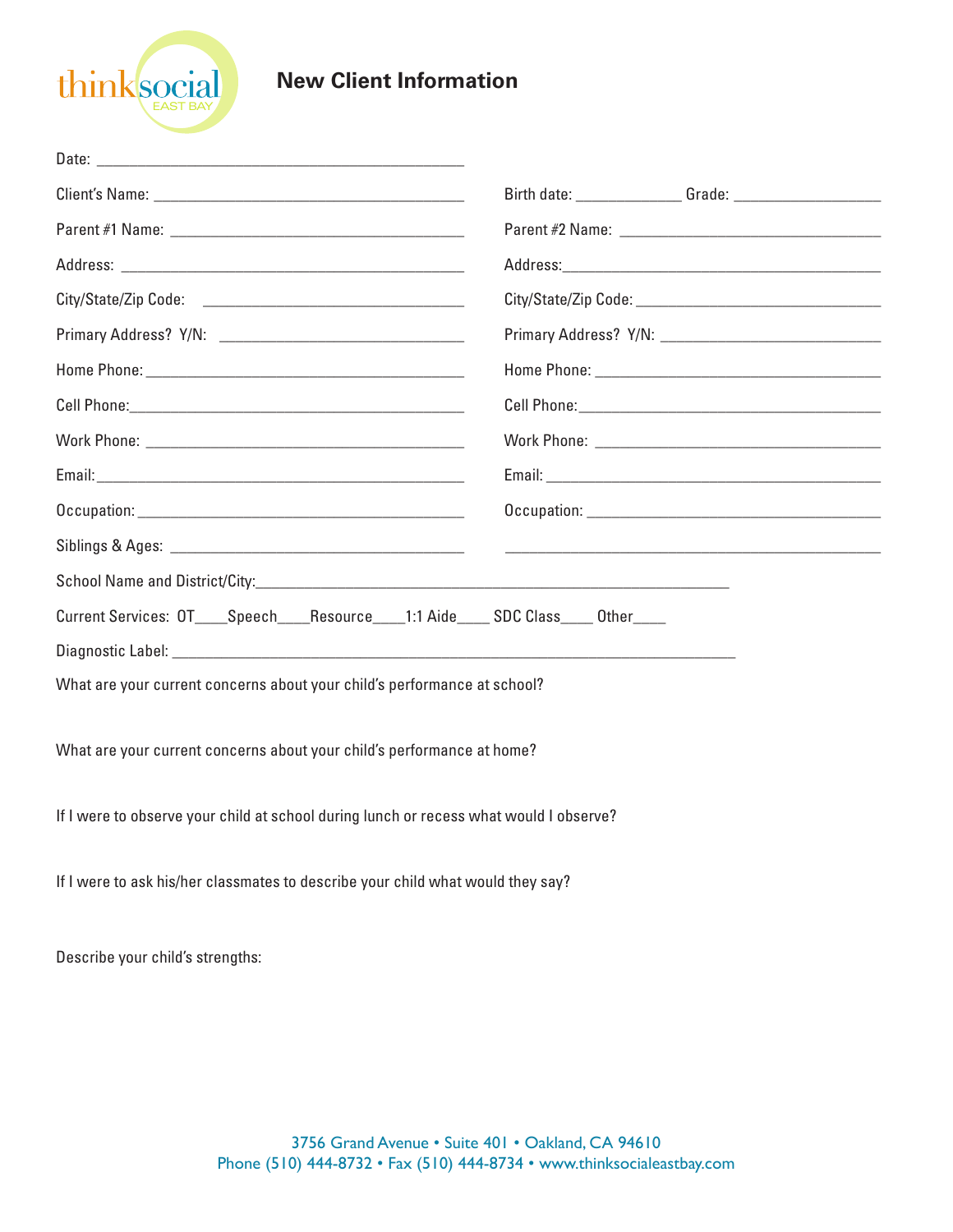

Behaviors: Please check behaviors that describe your child. Please check all that apply.

\_\_Rigid (my way or the highway attitude) \_\_Physically aggressive

\_\_Verbally aggressive to peers or adults (describe)

\_\_Withdrawn (may hide or emotionally shut down when upset)

Please rate your child on a 1-5 scale (5= great performance)

| Paying attention to others                      | Understanding personal space               |
|-------------------------------------------------|--------------------------------------------|
| Asking questions about others                   | Participating in a group                   |
| Making eye contact                              | Accurately identifying facial expressions  |
| Understanding the feelings of others            | Accurately identifying body language       |
| Showing empathy                                 | Greeting others                            |
| Listening                                       | Participating in a conversation            |
| Understanding what people mean by what they say | Quantity of information provided           |
| Doing homework                                  | Adding relevant comments to a conversation |
| Turning in homework                             | Apologizing                                |
| Keeping backpack organized                      | Asking for help                            |
| Keeping school desk organized                   | Personal problem solving                   |
| Taking responsibility for self                  | Compromising and/or negotiating            |
| Understanding consequences                      | Doing chores                               |

# **Please write a brief letter describing your student.**

Including information about the following areas helps us obtain a clear picture of your student, which will increase our ability to find an appropriate placement. If you are a returning client, only include a letter if there are changes you would like us to keep in mind.

Please include the following areas in your letter

- Your student's strengths and challenges related to functioning in the social world
- Describe his/her interactions with peers

• Describe his/her awareness of their challenges (e.g., Are they aware of how others perceive them, do they think that they are perceived as "different" from their peers?)

• How well does he/she understand that his/her actions and words affect others?

• How does he/she respond to every day problems, such as changes in the schedule, peer conflicts etc?

Please mail along with your application and the following items:

- A copy of the latest IEP or school evaluations (if applicable)
- Any outside therapy reports (OT, PT or SLP)
- Any diagnostic reports or updates

• A recent picture of your child (We keep this in the file to help remember your child if we don't see him/her on a regular basis).

• A brief letter from you describing your child's strengths, weaknesses and the area you believe is of most concern at this time.

• Completed Think Social East Bay forms:

Application , New Client information form, Video Permission, Teacher's Form, Exchange of information

\_\_Motivated \_\_Anxious \_\_Externally distracted Impulsive a controller controller controller controller controller controller controller controller controller controller controller controller controller controller controller controller controller controller controller c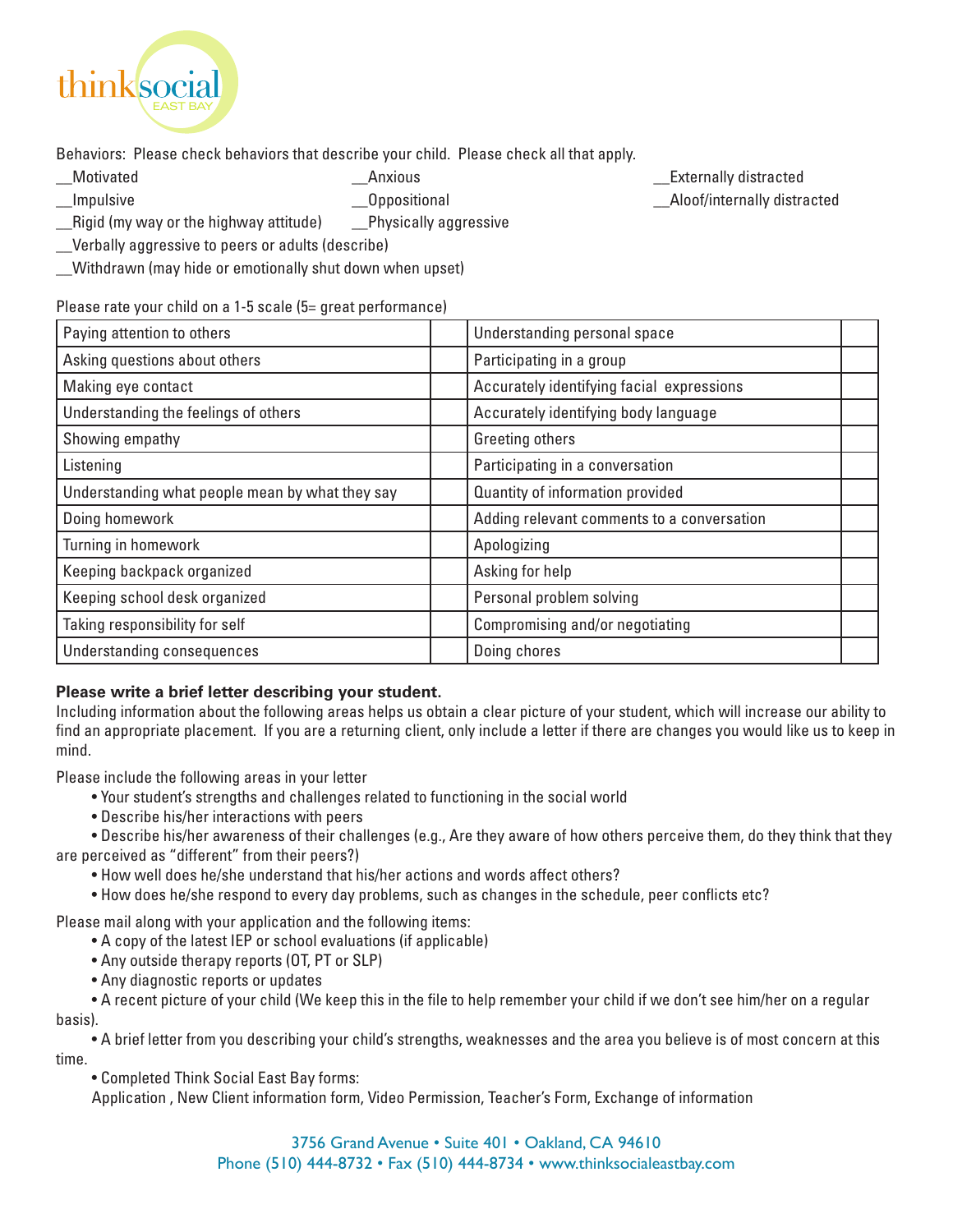

# **Clinic Policies Very Important, Please Read and Initial**

I agree to follow the fee schedule and policies for the same of the same of the same of the same of the same of the same of the same of the same of the same of the same of the same of the same of the same of the same of th

Therapy sessions: \$135 per 60-minute session for 2-5 students, \$145 for 1-2 students, \$155.00 for individual session.

Additional consultation: \$155.00 per hour for consultation with parents, report writing, IEP attendance (travel time is billed as well), phone calls exceeding 10 minutes with a therapist.

#### Please initial each section

## \_\_\_\_\_\_ **Absences and Missed Session:**

Each clinic participant is allowed 2 cancellations over the course of the school year without being billed for those cancellations, if your child started therapy with us in the Fall. If your child started therapy with us after January 31st the child is allowed 1 cancellation. Cancellations may be due to illness, schedule conflicts, vacations, etc. Beyond these 2 cancellations, you will be billed for missed sessions. If cancellations persist, you will be asked to give up your spot in the clinic. I understand that notification of temporary absence from therapy for illness, vacation, etc., must be given 24 hours in advance if possible and not later than 7:30 am on the morning of the scheduled appointment.

The clinic closes during the 2 days of Thanksgiving, the 2 weeks of the winter holiday (December-Jan), and we are closed for the following holidays: Labor Day, President's Day and Memorial Day. We are open for Veteran's day and Martin Luther King Day. We run the weekly sessions until school closes again in June. If you find you cannot continue at the clinic for any reason, we require a two week notification of withdrawal to allow our staff to fill that slot.

## \_\_\_\_\_\_ **Policy for most of the group being absent one week**

When the therapists work in the group, they observe small details that they wish they had time to cover more intimately. When all the other clients in the group are absent, we will see you individually, at the same price as if it was a group session. This is an excellent time for giving some direct feedback and encouragement.

## \_\_\_\_\_\_ **Sibling Waiting Room Policy**

Parents of children younger than 13 years old should stay in or very near the clinic during the session. If on any particular day if you feel your child is agitated or becomes easily agitated, please do NOT leave the clinic.

If you are bringing a sibling to the clinic, please bring some books or small toys for the sibling to play with. We have a small selection of books available as well as a table where siblings can do homework, etc. We expect siblings to maintain a reasonable level of calm and quiet during their time waiting. If they need to move around please walk them down the block, however, make sure we have your cell phone number in case we need to call you.

## \_\_\_\_\_\_ **Late Parent Policy**

In the event that a child is not picked up at the end of the session, we reserve the right to charge a \$100.00 fee for any part of each half-hour that they are left waiting (e.g. 40 minutes late, \$200). We realize this seems severe, but as you know, many of these children do not deal well with stress and/or transition. We have experienced the extreme and violent reactions of students whose parents were late, resulting in an inability for the therapist to get her next group started on time. We have adopted this policy in order to keep our clinical schedule running smoothly and allow our staff to devote their time to their students.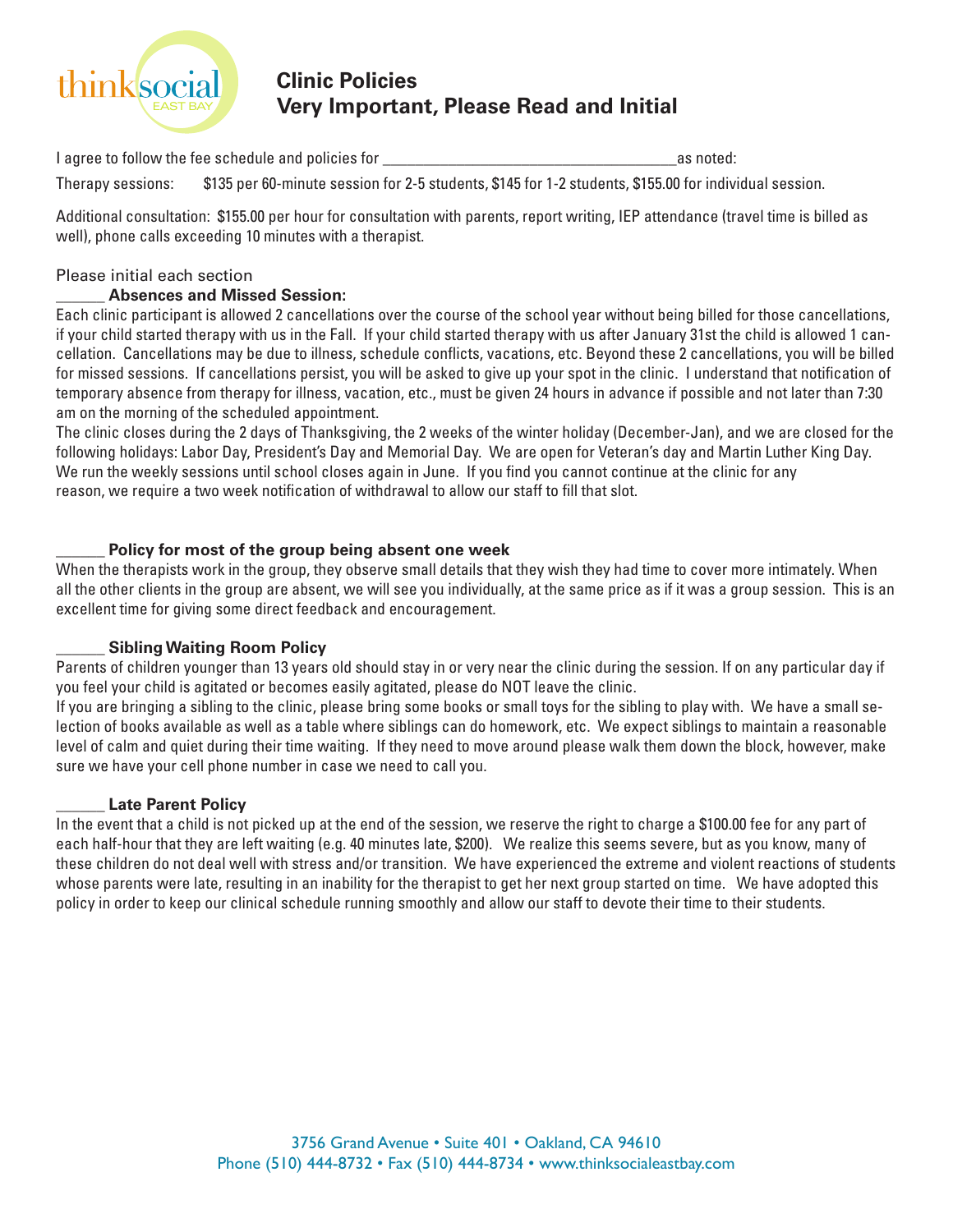

#### \_\_\_\_\_\_ **Observation of sessions**

Parent observation is very limited to nonexistent for our groups. Our facility was not built specifically to accommodate observations while maintaining patient privacy for other groups that may be running in close proximity to the observation areas. Any observation, if allowed is completely at the discretion of the clinic and must be arranged prior to session date.

#### \_\_\_\_\_\_ **Policy for processing insurance claims or other administrative tasks**

We are a "private pay" clinic, meaning that all of our services must be paid for by the guardians of the client, or the adult client themselves. We do not accept 3rd party reimbursements.

#### \_\_\_\_\_\_ **Policy for billing**

Billing statements/invoices are issued at the end of each month for weekly therapy sessions.

Please sign below and bring these pages to the clinic on the first day of your session. Copies of these policies will be available for you to take for your reference.

Parent Signature \_\_\_\_\_\_\_\_\_\_\_\_\_\_\_\_\_\_\_\_\_\_\_\_\_\_\_\_\_\_\_\_\_\_\_\_\_\_\_\_\_\_\_\_\_\_\_\_\_\_\_ Date \_\_\_\_\_\_\_\_\_\_\_\_\_\_\_\_\_\_\_\_\_\_\_\_\_\_

Print Name \_\_\_\_\_\_\_\_\_\_\_\_\_\_\_\_\_\_\_\_\_\_\_\_\_\_\_\_\_\_\_\_\_\_\_\_\_\_\_\_\_\_\_\_\_\_\_\_\_\_\_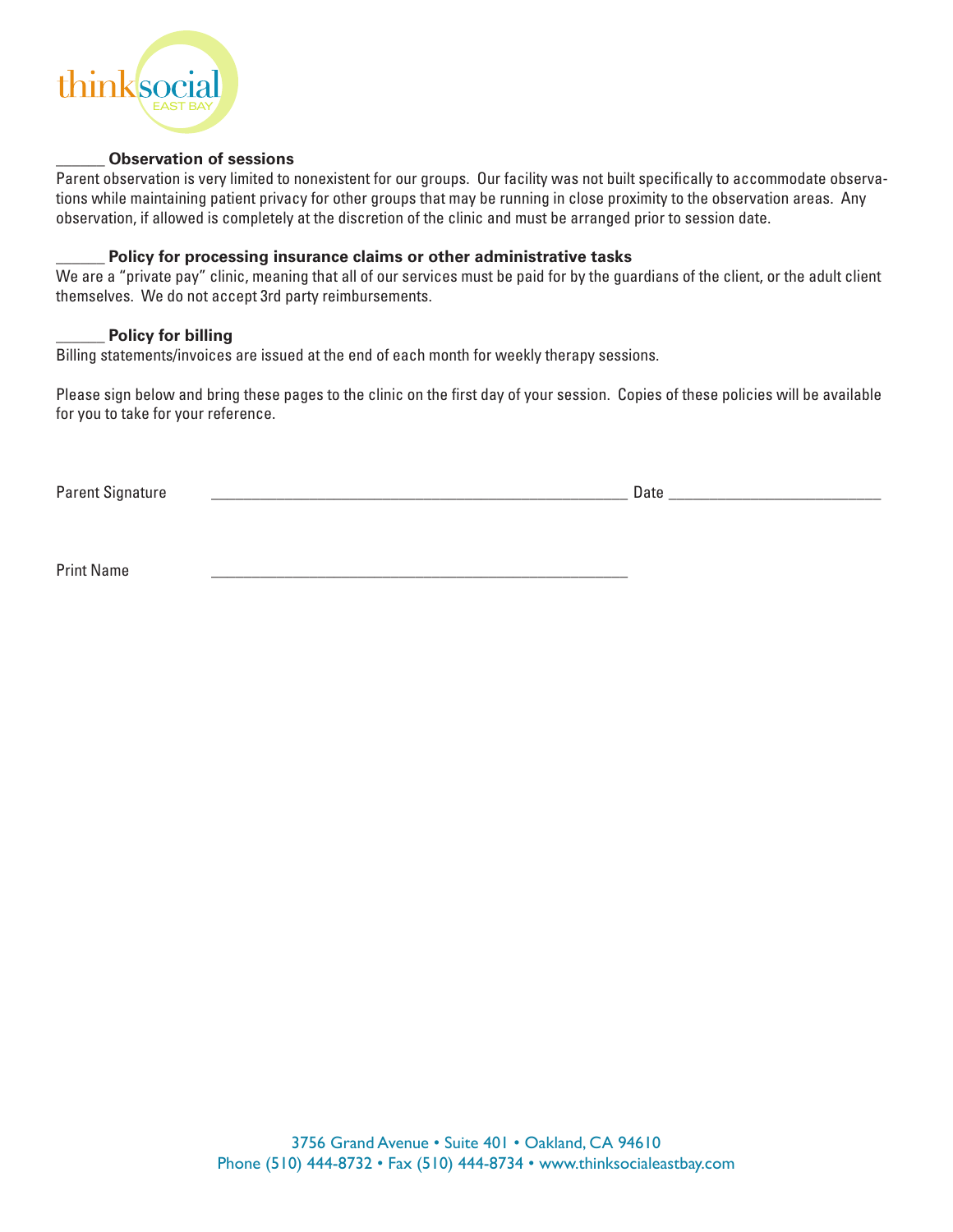

Parents please have as many educators fill this out as possible!

Date:

Dear Professional,

This student: \_\_\_\_\_\_\_\_\_\_\_\_\_\_\_\_\_\_\_\_\_\_\_\_\_\_\_\_\_ is being considered for placement at our clinic. It will be of great benefit to have you complete the information below regarding this student based on your own experience.

Please return this form to the person who gave it to you or fax it to our office at the number below by.

Your name \_\_\_\_\_\_\_\_\_\_\_\_\_\_\_\_\_\_\_\_\_\_\_\_\_\_\_\_\_\_\_\_\_\_\_\_\_\_\_\_\_\_\_\_\_\_\_\_\_\_ Grade of student \_\_\_\_\_\_\_\_\_\_\_\_\_\_\_ Your relationship to the student \_\_\_\_\_\_\_\_\_\_\_\_\_\_\_\_\_\_\_\_\_\_\_\_\_\_\_\_\_\_\_\_\_\_\_\_\_\_\_\_

Please check off where you feel how this person does in your setting in the following areas:

| Skill to explore                                                                                        | <b>Comments</b> | Above<br>grade level | At grade<br>level | Below<br>grade level | Not ob-<br>served |
|---------------------------------------------------------------------------------------------------------|-----------------|----------------------|-------------------|----------------------|-------------------|
| Math                                                                                                    |                 |                      |                   |                      |                   |
| Reading decoding                                                                                        |                 |                      |                   |                      |                   |
| Reading comprehension                                                                                   |                 |                      |                   |                      |                   |
| Written expression                                                                                      |                 |                      |                   |                      |                   |
| Participating as part of a large group<br>during class discussion/ lecture                              |                 |                      |                   |                      |                   |
| Participating as part of a small work<br>group in class                                                 |                 |                      |                   |                      |                   |
| Ability to ask for help in class                                                                        |                 |                      |                   |                      |                   |
| Making and keeping friends during<br>less structured times                                              |                 |                      |                   |                      |                   |
| Organizational skills while in class                                                                    |                 |                      |                   |                      |                   |
| Organizational skills from home to<br>school and back again                                             |                 |                      |                   |                      |                   |
| Does this child stand out as unique in<br>his interpersonal skills, either in class<br>or out of class? |                 |                      |                   |                      |                   |
| Do you anticipate that this student will<br>encounter more challenges in future<br>school years?        |                 |                      |                   |                      |                   |
| How would this student's peers de-<br>scribe him/her?                                                   |                 |                      |                   |                      |                   |

Any further comments (please use back if you need more room)?

Thank You!!!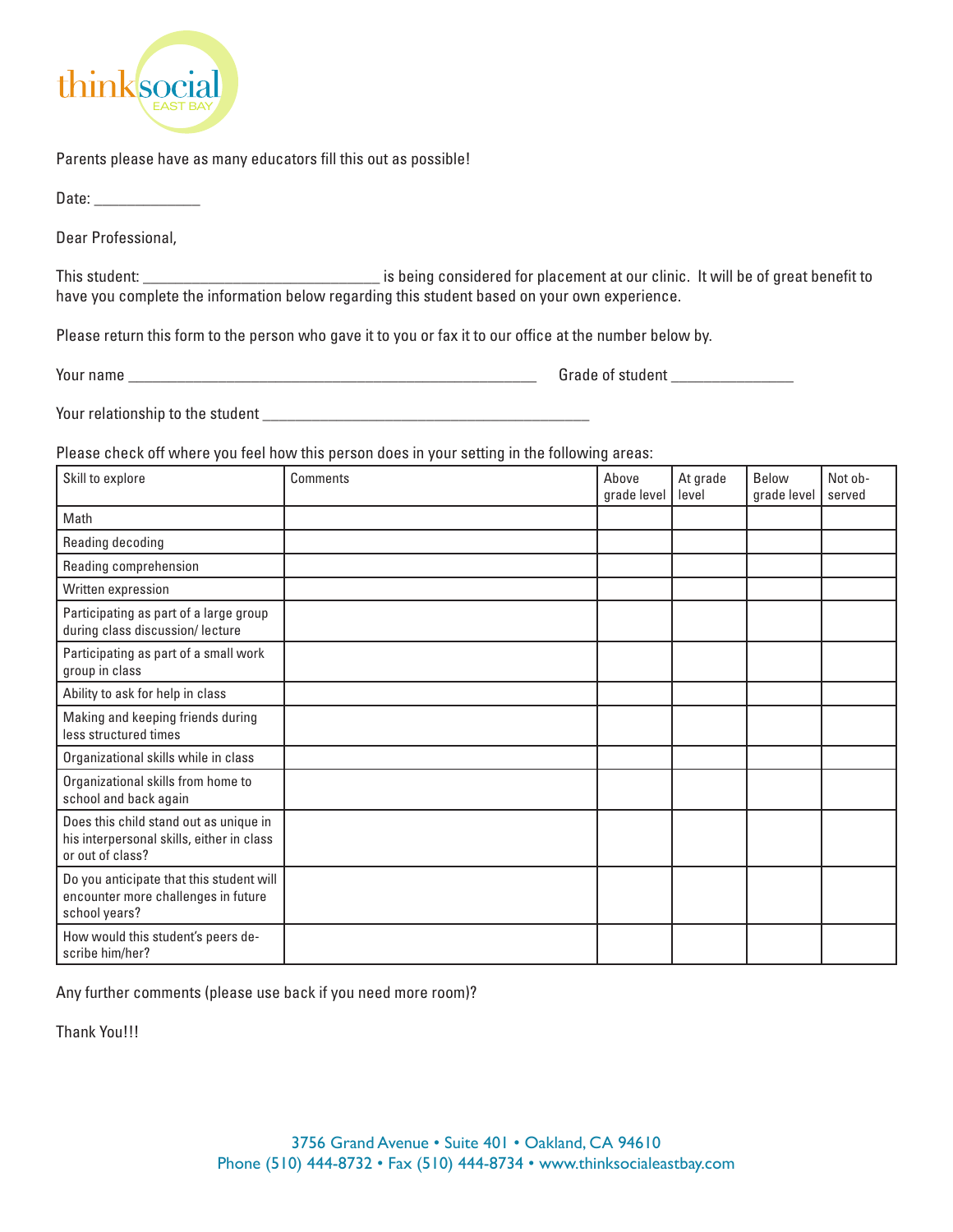

**Permission Forms**

## **PERMISSION TO GO OUT INTO THE COMMUNITY**

 I give permission for my child, \_\_\_\_\_\_\_\_\_\_\_\_\_\_\_\_\_\_\_\_\_\_\_\_\_\_\_\_\_\_\_\_\_ to walk in the community and/or use public transportation as needed during therapy sessions with a therapist employed by Think Social East Bay.

#### PERMISSION TO USE VIDEO OR PICTURED IMAGE & AUDIO

This form must be signed in order for you to participate in the program.

The use of video, picture image and audio recording are an essential component of therapy. For this reason, we ask that this form be signed in order for your child to participate in our program. These recordings will be used for teaching purposes only and will not be used outside of the group without your written consent.

I give my permission for Think Social East Bay to use the video, picture or audio recoding of my child for therapeutic purposes:

| Parent Signature    |                                                                                                                      |  |
|---------------------|----------------------------------------------------------------------------------------------------------------------|--|
| <b>Printed Name</b> | <u> 2001 - Maria Alemania, mpanda a mpanda a mpanda a mpanda a mpanda a mpanda a mpanda a mpanda a mpanda a mpan</u> |  |
| <b>Cell Phone</b>   |                                                                                                                      |  |
| <b>Home Phone</b>   |                                                                                                                      |  |